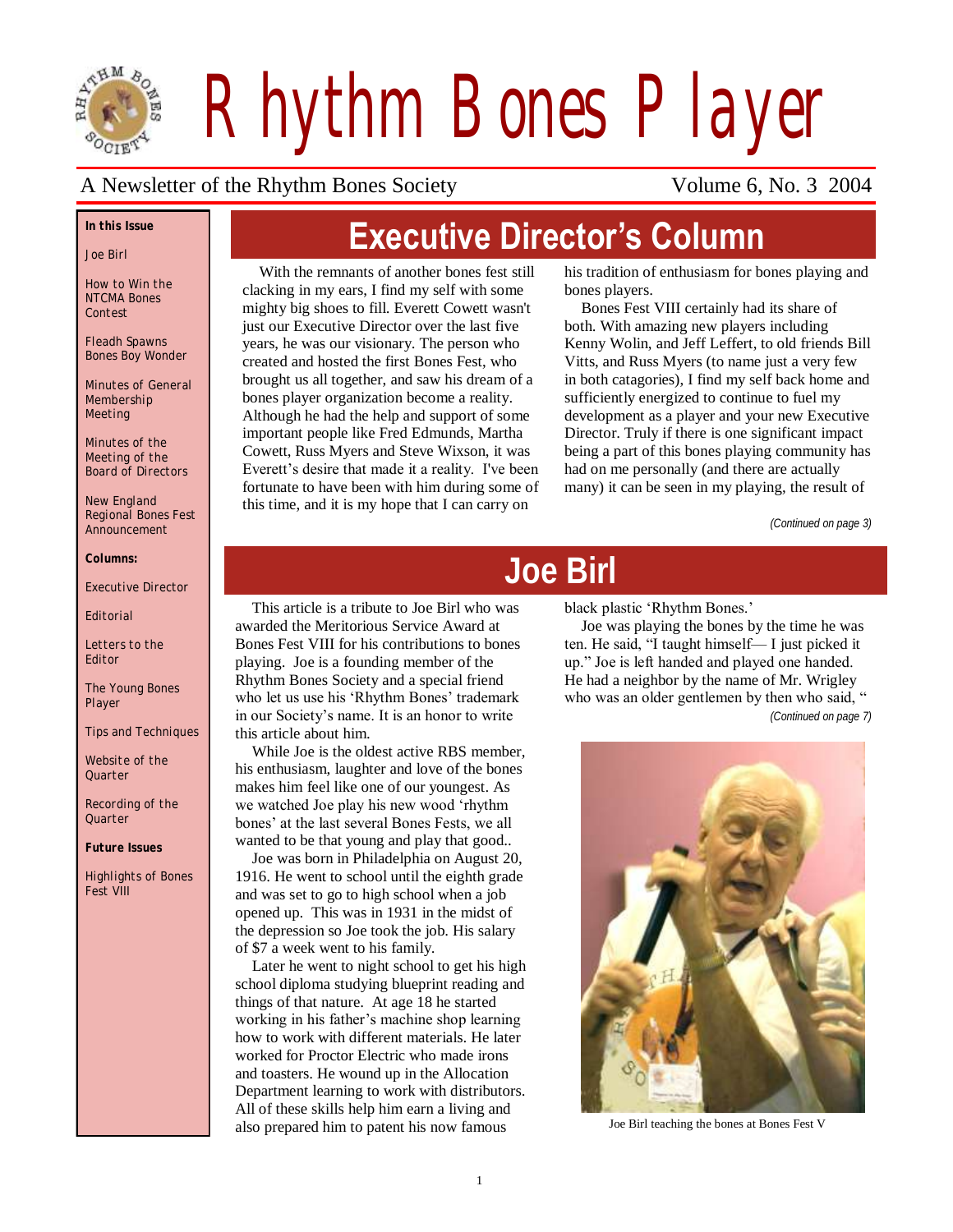#### **Editorial**

Bones Fest VIII was another great event and the highlights will be included in the next issue of the newsletter. The minutes of both the Board and General Membership Meetings are included in this issue. Steve Brown is our new Executive Director and writes his first column on Page 1.

Our society"s roots stem from two individuals, Ev Cowett and Fred Edmunds, each with a different style of bones playing. Ev plays traditional bones and Fred played percussive bones. Traditional bones playing has dominated previous fests with only a few of Fred"s students keeping the percussive style alive. With Bill Vits and this year Kenny Wolin"s percussive contributions we see more of a balance evident in Bones Fest I when Fred was alive.

I consider myself a traditional bones player and use the traditional techniques from Aaron Plunkett"s instructional video but also the percussive techniques from Fred"s instructional video. There are seven traditional bones instructional videos and one, Fred"s, percussive instructional video. RBS owns the rights to Fred"s video and Jonathan Danforth made a motion during the General Membership meeting that we do something with it. If you have ideas, please send them to me or any Board Member. Thanks.

I speculate there are tens of thousands of bones players in the world and to date we have found about 650. Most of the first group can trace their bones playing to the end of the minstrel era or from a relative who learned from a minstrel show. These people have gray hair and are getting old. In one or two decades they will be gone and the number of bones players will be small. The work of our society is clear - pass on bones playing to the next generation.

In this issue for the first time is a column edited by Constance Cook titled *The Young Bones Player*. She credits Adam Klein who was her initial inspiration and who has given very freely of his time and attention in many ways to foster bones playing in

a very poor inner-city school. She will use the experience she has gained at her school to lead us in teaching kids to play the bones. Give her your support. Tell her your stories about teaching kids. Use her experience to start teaching kids or organize programs like hers in your area.

Mel Mercier found the story of the young virtuoso bones player, John Forde. It fits in nicely with Constance Cook"s new column.

Cherish the Ladies with Joanie Madden and her Irish whistles was in Chattanooga recently. After the free concert, Joanie walked down into the audience and started talking to people. I ask her why she did not have a bones player and she said "I love the bones, but there are so few good bones players." I emailed her about the Rhythm Bones Society but bones players take note and get good. She also asked me why I didn"t come up and play with them. Of course, I wouldn"t do that unless asked which makes me wish I had showed up early for the sound check to show her some "good bones playing." I wanted to

#### **Letters to the Editor**

Dear Mr. Cowett,

I have been given your letter for my father, Cliff Wood, and sadly have to report that he died last September 2003, age 103.

He played his bones until almost the last few weeks before his death and gave great pleasure to his family and all around him.

He was very interested to know that there were bones still being played, especially in the US, and I know he would want to hope that they still will be played in years, decades and even centuries ahead.

May the Bones Fest VIII be a great event to all in August.

Sincerely, *Monica van den Berg*, daughter of Cliff Wood.

(Editor note: There was a story on Cliff in RBP Vol 3, No 3.)

Steve, I got your mail via the band website. Have you ever heard our CDs? They are sold at Civil War reenactments and battlefield parks like Gettysburg. We play all the time at Gettysburg, in all the taverns or you

#### *Rhythm Bones Player*

Rhythm Bones Society Volume 6, No. 3 Third Quarter 2004 ISSN: 1545-1380

**Editor** Steve Wixson wixson@chattanooga.net

**Executive Director** Steve Brown bones@crystal-mtn.com.

**Web Site Coordinator** Jonathan Danforth webmaster@rhythmbones.com

**Board of Directors** Steve Brown, Executive Director Sally Carroll Everett Cowett Gil Hibben, Assistant Director Mel Mercier Jerry Mescher Steve Wixson, Secretary/Treasurer

 The Rhythm Bones Player is published quarterly by the Rhythm Bones Society. Nonmember subscriptions are \$10 for one year; RBS members receive the Player as part of their dues.

 The Rhythm Bones Player welcomes letters to the Editor and articles on any aspect of bones playing. All material submitted for consideration is subject to editing and condensation.

can find us by doing a search on the *Camptown Shakers.* We do old time music and minstrel songs to the set up of a minstrel band with jawbone, fiddle banjo and I play bones and tambourine. I have a different style, something that I made up, sort of marching drum rhythm with bones. Didn't know how to do it, just played what came out. I play bones on about half the songs and tambourine on the other half. We are considered one of the most authentic (gut strings and all.) You might look at George Wonderlick"s web page, "wonder banjos" as he makes all the instruments and a fine bones player too. We are so busy playing gigs (we will do the Philadelphia Folk Fest and such) and the dead heads love us. We would love to play live for you if possible one day, but we live way up here. I would love to hear 1000 bones played to our music. Get a CD from Tracy at serenade @delanet.com and check us out. I'm sure you will love playing along with us. *King Bennett*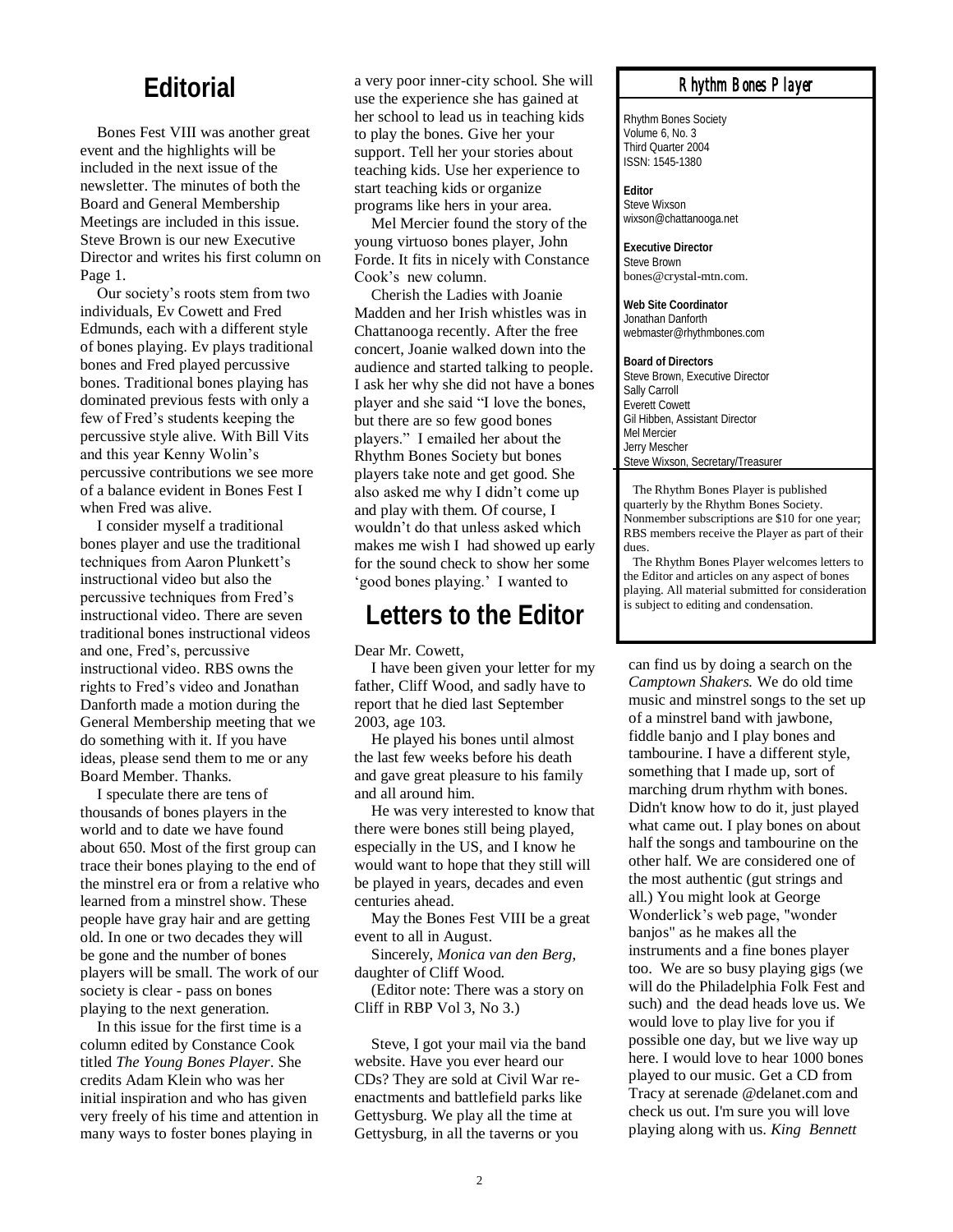#### *(Continued from page 1)*

being exposed to each and every one of you, beginner and expert alike.

I would like to take this opportunity to thank Terry and Sally Carroll for taking on the difficult task of organizing Bones Fest VIII, something that I have done myself and recognize as overwhelming and deeply rewarding.

The future for our instrument and organization could not be brighter in my opinion. With young players like Sky Bartlett shining like Haley's Comet, and the fine work Constance Cook is doing with her school kids (see her new column in this issue), the fear of bones playing fading into oblivion is just a dark memory. And YOU, who think enough of the instrument and organization to make both a part of your life, for this I thank you.

And as we continue on with our favorite activity, please fill out the enclosed questionnaire and let us (the Board) know what you think. Please

Below is a photograph of the front cover of Yirdy Machar"s CD. Yirdy is in front playing bones. Fron the left behind are Bjorne G. Schmidt, Malene D. Beck and Anders Trobjerg. Photograph by Henrik Bjorslev

### **Recorded Bones Music**

I received a copy of a CD from member Yirdy "MacBones" Machar. Yirdy is a Scotsman who lives in Denmark. Not many of you have met Yirdy as he has had conflicts with recent Bones Fests. However, those who attended the 2002 NTCMA event in Iowa got to meet him and compete against him in the Bones and Spoons Contest. They lost, he won. And with good reason. He opened playing with four bones in each hand, then did a spoon number and finished with a two bone number. He is also a one man act playing the button accordian and other instruments and filled in for several scheduled performers who failed to show. His article on the Iowa event and his win is worth reading (RBP Vol 4, No 4).

The CD is titled *Macbones and the B Band* and is one of those few CDs where almosr all tracks contain bones (one track with spoons.) The songs are of Scottish origin accompanied with button accordian, banjo, bouzouki,darbouka, piano, etc with Yirdy singing lead vocals. To purchase, contact Steve Brown at 978- 297-1104 or bones@crystal-mtn.com.



#### **Introducing The Young Bones Player Column**

The Young Bones Players Column is for and about young players so that they may know about each other and meet, and for those bones players who chose to pass on their art to young people. I would like this column to eventually to be taken over by the up and coming young bones players of today. (Or maybe morph one column to two columns; for the young who play, and those who teach the young.) Bones playing is absolutely NOT dying out in this country, due to people such as the Cahills, Adam Klein, Ev Cowett, Rob Rudin, Stephen Brown, Jonathan Danforth and others. I have been teaching the bones and jug band in public school for many years now with the material and technical support of Adam Klein, who wildly inspired my students in Brockton, MA by playing virtuoso bones for them while singing. Today, all my students (750) play, with varying degrees of skill -- some very well indeed. I am now in a new school system in Lexington, MA, so will be starting all over again.

I am excited to announce that I will be presenting a workshop on "Bones playing and jug band in an elementary school music program," to Massachusetts music educators at the annual MMEA conference in March, 2005. I hope to have children there to demonstrate and help teach the teachers. I also hope to have the aforementioned players, Adam, Stephen and Rob to help present and teach, in addition to making that important link between educators and traditional musicians. (Nothing like a little public pressure.)

If you are worried about bones playing dying out, read the following article, and go out and teach another child. Write in about your experiences teaching children. Young players, write in with your stories, and join other bones players at the National and Regional Conventions. (You can get info at rhythmbones.com, of course, and also at the Rhythmbones group at yahoo.) If enough young people write in maybe a young players group will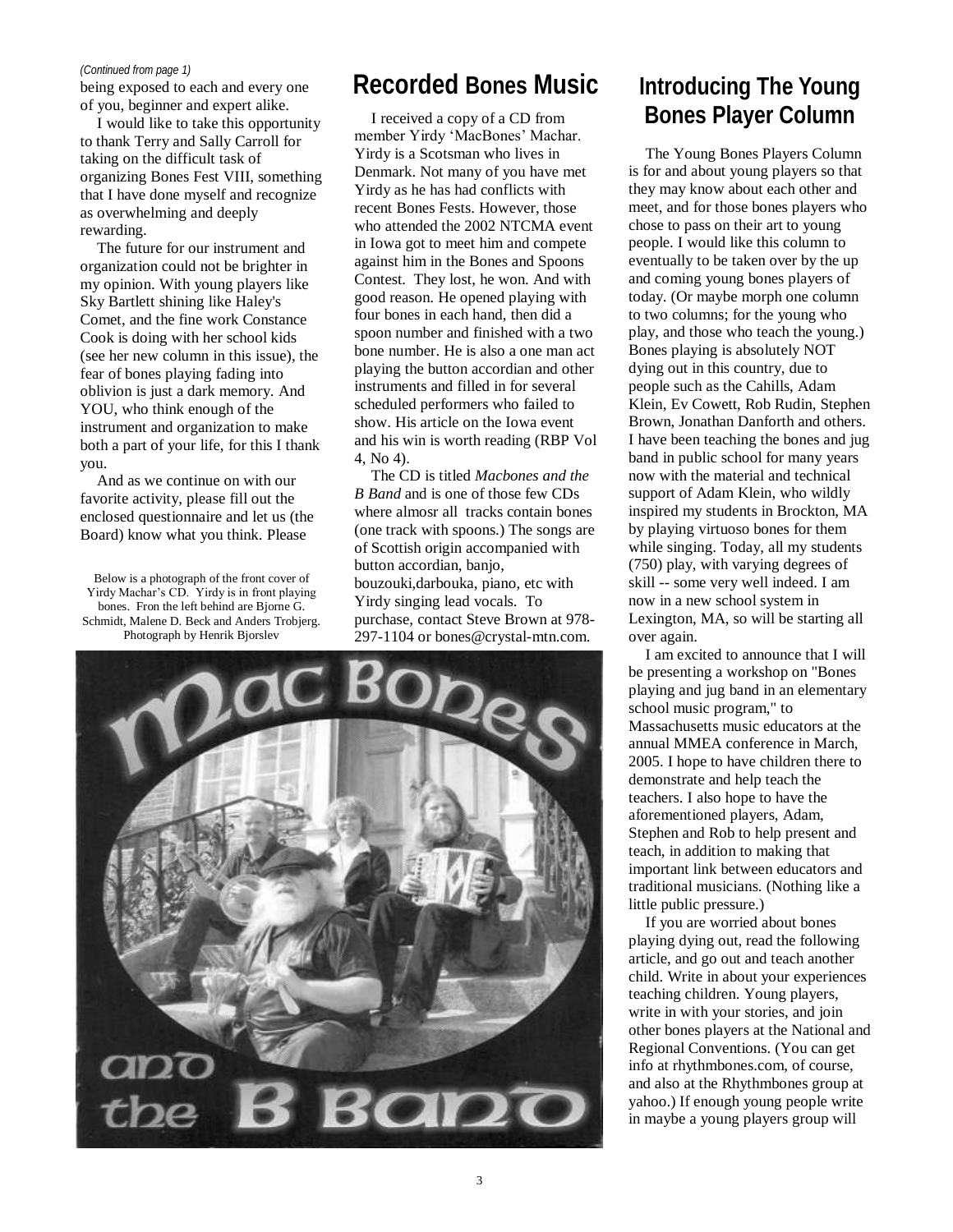#### **Fleadh Spawns Bones Boy Wonder**

He's too young to be that talented, he couldn"t possibly fake artistic temperament at such a tender, young age. However, it's all there in abundance and wrapped in a four-year -old ball of energy in the name of John William Forde (see photograph on Page 8).

In the course of compiling a report on the May Bank Holiday Fleadh by the Feale for an issue of The Kerryman last May I spoke to one of the organisers, Anne Marie Dennison. She told me how well things had gone for the committee and that they were already looking forward to next year.

Before we finished our conversation she told me to look out for a young bones player by the name of John Forde. She said the youngster had won the junior competition during the Fleadh. The words she used in fact were: "He"ll be heard of yet."

It wasn"t possible to contact the Forde household on Monday and with a deadline looming a meeting was eventually arranged for mid-week.

After his mother, Noeleen, promised him a treat in the nearby chip shop young John began rattling Dem Bones in earnest.

The child is gifted with a natural rhythm but it wasn"t from the wind he got it. His uncle, David Murphy was the runner up in the All Ireland Bones Playing Championship - a competition and craft nurtured by the Abbeyfeale "Fleadh" committee over the past couple of years there. After last year"s competition David gave his little nephew a set of bones and the youngster hasn"t left them out of his hands since. Up to then he was 'tipping away at the bodhrán' according to Noeleen.

"People can"t get over how good he is at such a young age, he"s normally a shy child and we can"t get over how he went up on the stage to play in the competition. He hadn"t a nerve in the world and played away as cool as anything," said the justifiably proud mom.

An only child, John lives in Ballaugh South in Abbeyfeale with his

parents. His dad, Pat comes from the music rich area of Templeglantine but mom, Noeleen puts the musical influences down to the great bones man of the area, Patrick "Sport" Murphy - who was honoured at this year"s Fleadh.

"The bones were played in China before 3000 BC, in Egypt around that date, and in ancient Greece, Rome, and medieval Europe.

Numerous examples of Egyptian bones made of ivory and wood have survived, they were used in religious rites. We know they have spread around the world and exist in some form in almost every culture. They were a featured instrument in the American Minstrel Show during the middle 1800's, and have been played in numerous forms of traditional music in North America including blues, blue grass, French Canadian music, and Cape Breton music from Nova Scotia," that"s according to expert and reigning All Ireland Bones Playing Champion. Stephen Brown

"There is a rich connection between the bones and traditional Irish music and they may have first been taken to America by Irish Emigrants. Little is left us as to how they developed in Ireland, although Mel Mercier of University College Cork is currently involved in extensive research on the use of the bones in Ireland and America and we may have some insight into this when it is published.

Truly a pub instrument, played casually and passed on by word of mouth, they have been kept alive by little pockets of players, the best inspiring others to play. Ronnie McShane played them in Sean O'Riada's group Ceoltoiri Cualann, and in the Chieftains, they were played both by Peadar Mercier, and Ronnie McShane on the earlier albums and by Martin Faye later on.

Inspired by Peadar Mercier, many younger bodhrán players of the 70's also played bones such as Mel Mercier, and Johnny McDonagh, developing unique styles. As the drum developed through the 80's and 90's younger players showed less interest in them, although Cathy Jordan plays them regularly and well.

One of the areas in Ireland with a

healthy population of bones players is in West Limerick in and around the town of Abbeyfeale. This is almost entirely due to one exceptional bones player Patrick "Sport" Murphy. Sport continues to use the same pair of bones he has played for over 60 years, and has made a name for himself as the best player in Ireland. In the early 90's, the town of Abbeyfeale began sponsoring a yearly Fleadh, and in an attempt to make it unique to their area, began sponsoring the All Ireland Bones Playing Championship as part of the Fleadh.

Sport Murphy has won the championship numerous times, although the area has other great players including Paddy Donovan of Ardagh, himself a two time champion, David Murphy of Abbeyfeale and Brian Hickey of Adare. Although the number of contestants has varied from year to year, 2003 saw the largest number of contestants including for the first time contestants from outside Ireland. The bones are two pieces of bone, generally cows ribs, or wood, they are curved slightly," according to Mr. Brown.

I was delighted at what I heard in Abbeyfeale on the Wednesday evening I met him and I asked John Forde to play a bar or two for my travelling companion. He shook his head in a blank refusal but I told him that she"d kill me on the way home if he didn"t play for her. He consented and gave a few bars and, with a hint of a smile in my direction which implied that he"d just lifted a heavy sentence from my shoulders, he charged

### **Website of the Quarter**

**http://www.npr.org/templates/ story/story.php?storyId=1919122.**  Notice of this NPR radio story titled *The Legacy of Blackface* was sent to us by member Norm Conrad. It reviews the origins of blackface and minstrelsy and tells how it still effects life today. While bones are not mentioned, bones are played at the beginning and end of Part 1. The bones player is Percy Danforth from the CD *The Early Minstrel Show.*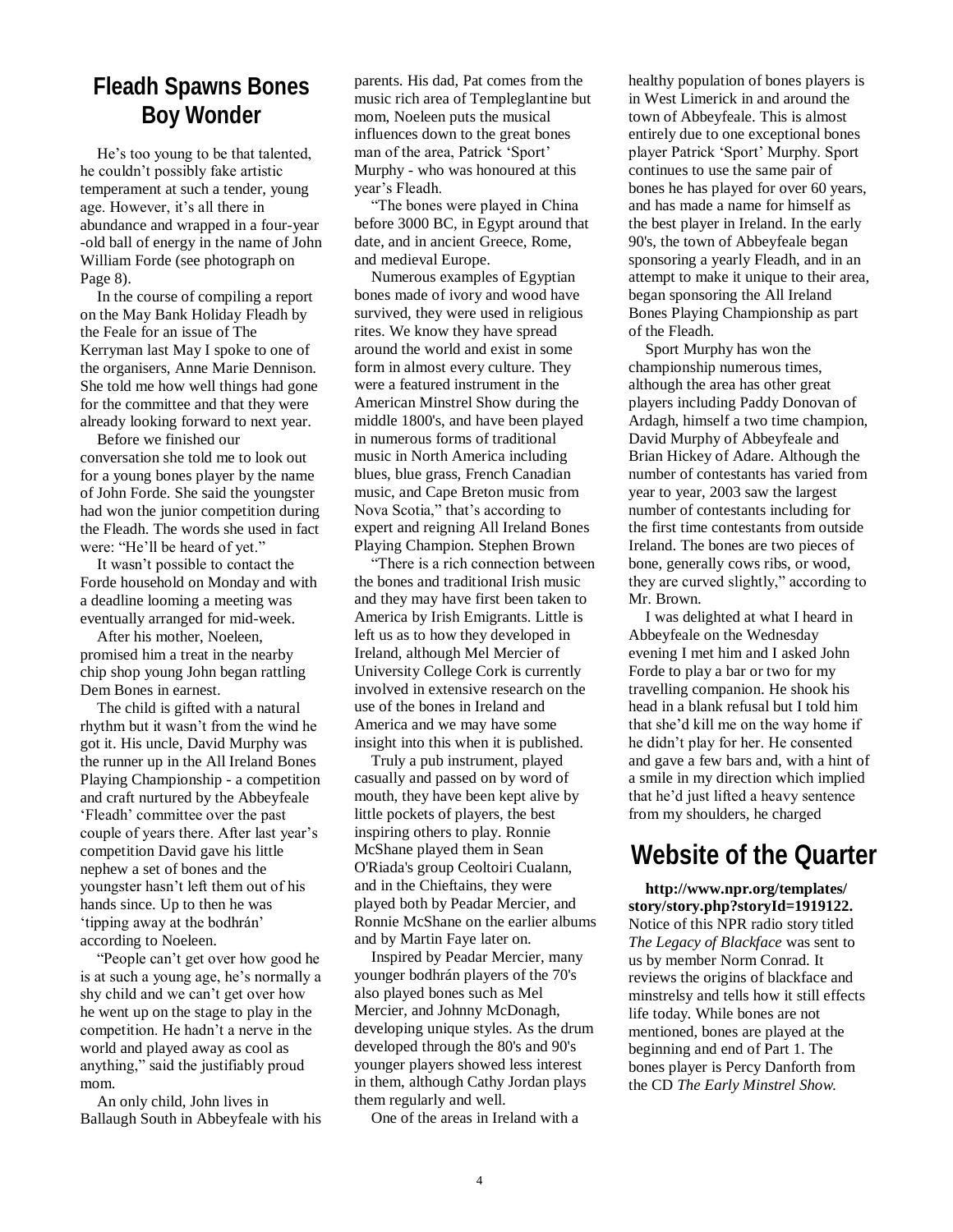#### **How to Win the NTCMA Bones Contest**

1. Start Practicing Now 2. Make Motel Reservations Early 3. Hook Up With Jerry Mescher 4. Find Backup Band (See #3 Above) 5. Choose Tunes In Different Time Signatures 6. Wear A Nice Costume 7. Smile When Performing 8. Clog Dance While Rattling 9. Enjoy Yourself

I was inspired to compete after hearing folks talk about the contest last year at Bones Fest VII in Louisville. But instead of heading off to Iowa after Bones Fest ended, I felt I should first take a year to get better prepared. And I'm glad I did. It wasn't so much that I needed to improve my bones playing (although I DID improve greatly from studying the Bones Fest VII video), but I wanted to settle in on an effective strategy.

The first thing I did when I got to the fair grounds was hook up with RBS member Jerry Mescher. He gave me a personal insider's tour of the fair grounds, introduced me to many nice folks, walked me over to the registration area and showed me the ropes.

I arrived Wednesday night because I wanted to enter the Band Scramble Contest. This is where you write your name and instrument on a slip of paper, drop it in a box, then the names are formed into groups. I thought it would be a lot of fun - and a great way to meet other musicians for a backup band. I was lucky enough to be grouped with a wonderful guitar player, Lyle Johnsen, and a dynamite banjo player named Lee Muller. We put together around half a dozen numbers and performed a set that smoked.

For the Bones Contest, I selected three tunes, "Jambalaya," (Cajun), "Waltz Across Texas," (waltz) and "Lay That Pistol Down" (reel). I played RBS member Parker Waite's aluminum bones on the Cajun tune, eight wood bones on the waltz, and also clogged a little on the last.

My goal for entering the contest was to at least place among the top

five winners. The main reason I went to the festival was in hopes that my placing in the national contest might elevate the status of bones playing among musicians where I live.

What I enjoyed more than anything else about the festival was discovering that everywhere I played bones (the Bluegrass Cafe, Callison's Circle Jam, the Band Scramble, Jem's Open Jam Tent, American Heritage Stage, Main Stage, Patio Church Stage, Irish session, Bluegrass Stage, the Bones Contest, and the square dance), my band mates and the crowd absolutely loved the sound. That alone made the trip well worth the effort.

#### **Tips & Techniques Back to the Basics**

Let's return to basics - what are the fundamental movements in rhythm bones playing? For years I agreed with Russ Myers who says there are only two movements, the tap and the triplet. However, as I now play the duplet and the quadruplet, I realize that these are separate movements.

The duplet is not a double tap as some call it (though that name will likely continue to be used). The name double tap implies that two taps are created with forward motion of the hand for both sounds. The duplet is one sound with the hand going forward and one sound with the hand going backwards.

What distinguishes the duplet from the triplet is the arc of movement of the hand in space. The arc of motion for a triplet is a circle or an ellipse with a slight downward motion at the start of the backward arc (Barry Patton teaches a triplet variation with a figure eight arc.). The arc of movement for my duplet is a short circular arc movement that retraces itself on the backward motion. Steve Brown says his duplet (double tap) motion has the bones moving parallel, that is his arc is a straight line in space.

There is also some finger control required by the ring finger (while we teach beginners that the ring finger doesn"t do much, as we advance we note that it is very involved.)

Music is created using the basic *(Continued on page 8)*

# New England Regional Bones Fest

#### **October 30th, 2004**

#### **Red Apple Farm Phillipston, MA.**

#### **Preliminary Schedule**

9AM-10AM-Coffee and Donuts 10am-Noon Discussion and **Presentations** Noon-1pm Lunch 1pm-2pm Informal Jamming 2pm-5pm Public Performance (only registered participants will perform) Live Music provided by the Reiner Family Band

Cost To Rhythm Bones Society Members is \$10.00 per person and includes: Coffee/tea, donuts, Lunch-Choice of hamburger or hot dog, potato chips, desert, and use of the Farm. Bring a salad to share.

## **Pre-register**

Make checks payable to Red Apple Farm

Send to: Steve Brown 36 Royalston Road North Winchendon,MA 01475

Questions: 978-297-1104 Bones@crystal-mtn.com

# **Bones Calendar**

**October 30.** New England Regional Bones Fest. Contact Steve Brown **Summer 2005.** Bones Fest IX. Place and time to be determined. See next newsletter.

**August 29-September 4, 2005.**  NTCMA annual Festival with Bones and Spoons Context on September 3rd.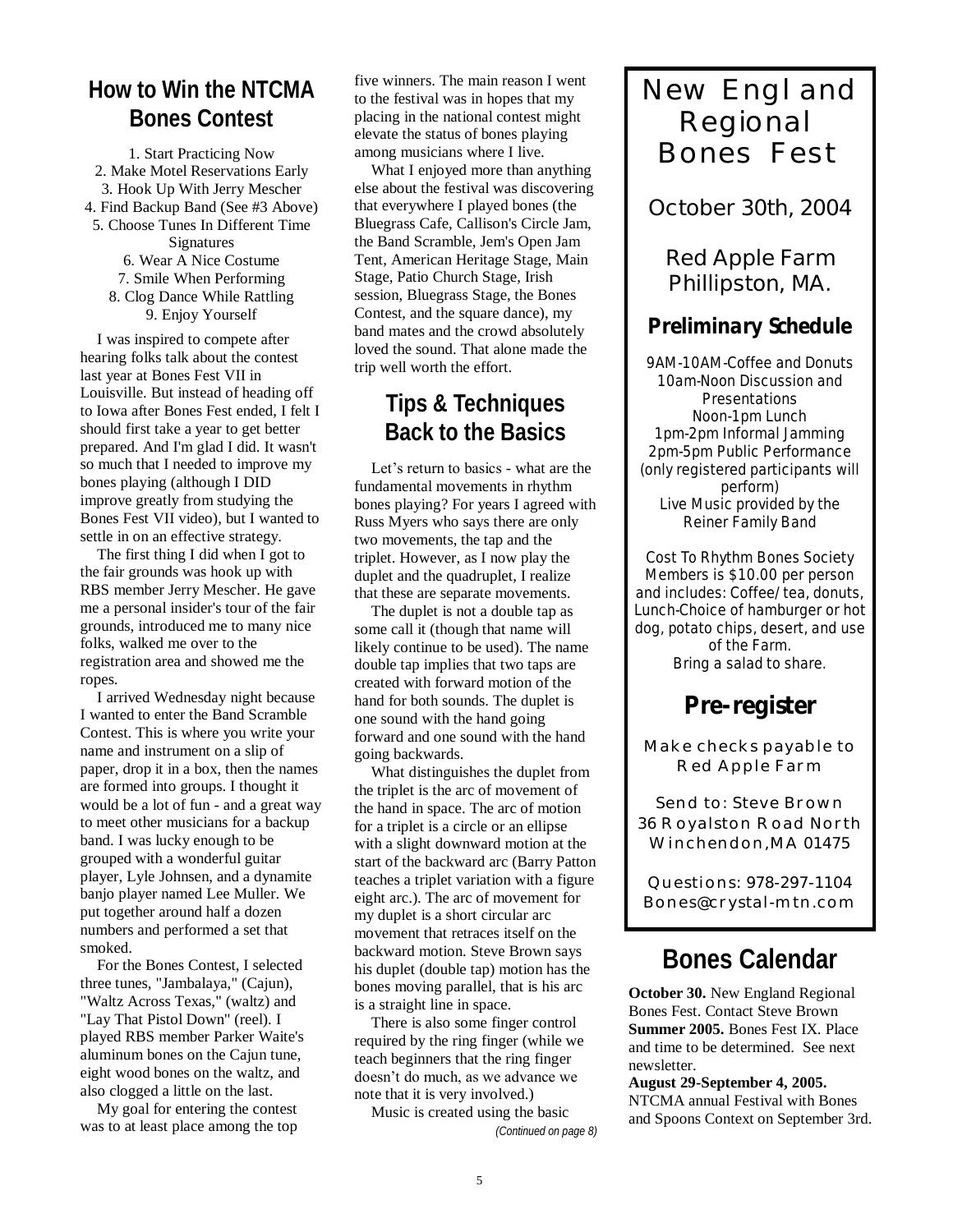#### **Minutes of General Membership Meeting**

The meeting was called to order by Everett Cowett at approximately 7:30 pm on August 21, 2004 in the Community Center of St. Anne Plaza, Reston, VA.

The minutes of the last meeting were not read since they had been published in the newsletter. The Treasurer presented an interim report noting there are 117 paid members and there is about \$1700 in the bank. A motion was made and approved that the report be accepted.

There was an election of Officers and Board Members. Ev presented the recommendations of the Board (see minutes of Board). There were no nominations from the floor and a motion was made and approved that these people be elected by acclimation.

Ev Cowett presented the Meritorious Service awards to Mel Mercier and Joe Birl. Steve Wixson accepted for Joe and announced that the next newsletter would have an article on Joe.

There was a call for new business. It was moved by Jonathan Danforth, then seconded and approved that a committee be formed to figure out what to do with Fred Edmunds Bones Instructional videos that RBS now hold title to.

There being no more business, the meeting was adjourned at 7:50 pm.

Respectfully submitted, Steve

#### **Minutes of the Meeting of the Board of Directors**

The meeting was called to order by Everett Cowett on August 20 at 1:45 pm in the Art Gallery at St. Anne Plaza, Reston, VA, with all present except Jerry Mescher. Russ Myers and Mitch Boss were present as visitors.

Motions were made, seconded and approved to not read the minutes of the previous General Membership and Board meetings. The Treasurer present an interim report noting there is about \$1700 in the bank.

Sally Carroll reviewed the program

for Bones Fest VIII. Changes include workshops and the public performance on Sunday afternoon.

There was a discussion on the purpose of our Fests. A motion was made and seconded to setup a subcommittee to prepare and distribute a survey questionnaire to poll the membership as to their desires for future Fests. Steve Brown will chair.

The Board affirmed Meritorious Service Awards to Mel Mercier and Joe Birl. Ev will present these on Saturday night.

There is a need to clarify procedures for on-line motions and meetings. Steve Wixson will study and present an email motion for online discussion and approval.

Old Business: Sally Carroll, chair of the committee to study changes to the By-laws to increase the size of the Board, reported that two members did not favor any changes, so no further work was done. The motion was made, seconded and approved to reactivate the committee to considered term limits and other was to improved the structure of the Board.

Mary Lee Sweet discussed the possibility of Stephen Foster Culture State Park for Bones Fest IX. It is located some distance from the airport and transportation is a problem. The advantage is they would take care of most of the planning and execution. She will gather more information and submit a proposal. It was suggested to add a item to the survey as to how many people use air transportation to attend Fests. Steve Wixson noted that San Slomovits has also expressed interest in hosting Bones Fest IX. Steve Wixson will send him a copy of the preliminary Host Guide and see if he will submit a proposal to the Board within one month.

Ev Cowett announced that he was stepping down as Executive Director. The Board sitting as Nominating Committee made the following recommendations to be presented at the General Meeting; Steve Brown, Executive Director, Gil Hibben, Assistant Director, Steve Wixson, Secretary/Treasurer and Sally Carroll, Ev Cowett, Mel Mercier and Jerry Mescher for Board Members.

There was a discussion of

producing a video DVD of Bones Fest highlights for distribution to Public Television stations throughout the country. There was not sufficient time to discuss this idea.

The meeting was suspended at 4:20 pm to continue Sunday morning.

The meeting continued in the Gazebo of the Marriott Hotel at 1:00 pm with all present except Sally Carroll and Jerry Mescher. Visitors present were Sky Bartlett, Mitch Boss, Ernie Duffy and Bernie Worrell.

There was a discussion of BFVIII. The level of bones playing is up. The workshops are working, but should start early in the morning with no big break between Saturday morning and afternoon sessions. People want more jamming time. There is a desire for a place to meet after the day"s activities are over (an afterglow). Several members wanted wine and beer served and the Board concurred. There is a need to study the relationship between the Host and the Board. We need to get proposals for the following year"s Fest so they can be discussed during the Annual Board meeting. The Board requested that the Secretary send a letter of thanks to the Bookstore.

The committee to figure out what to do with the Fred Edmunds materials was organized with Mel Mercier, chair.

Gil Hibben noted the Board needs to define authority of motion making at the General Membership meeting. Gil will study and submit an email motion on the subject.

The motion was made, seconded and approved to fund an upgrade to the website to support audio and video.

The motion was made, seconded and approved to issue membership certificate in both 8 1/2 and business card sizes. This has been requested by several members.

The motion was made, seconded and approved to issue a Membership Directory with members specifying what information they would not like to have included.

The meeting was adjourned at 1:54 pm. Respectfully submitted, Steve Wixson, Secretary.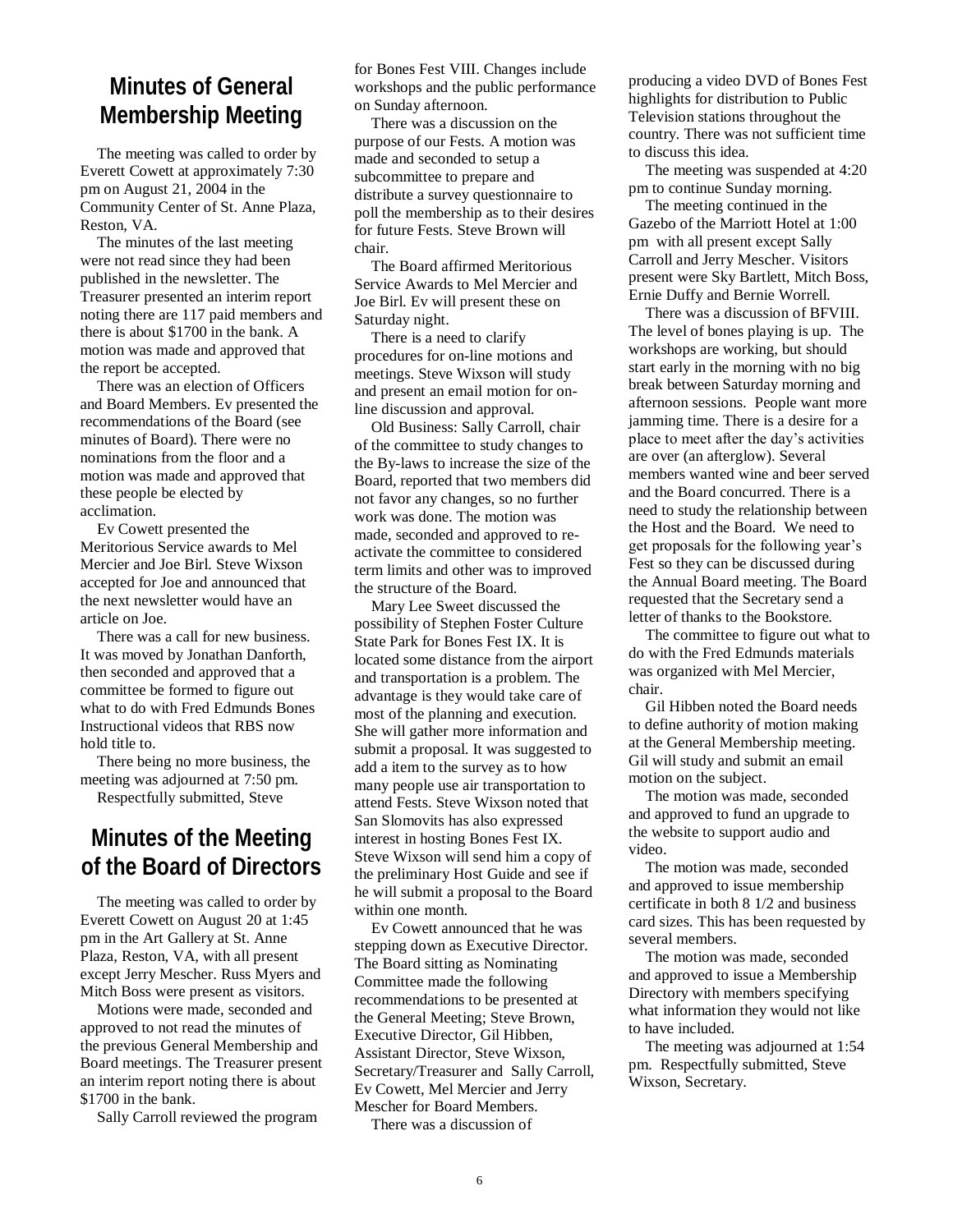Joe why don"t you play with both hands." Joe says, "That was the only bones advice I ever got from anyone."

At 10th and Pine there was an old black man who played the bones and he would walk the streets with a guitar player who was blind. Early on, he was about the only bones player that Joe ever met.

He made his first bones from wood from a hardwood floor. Later he went to Zapf"s Music store at 5th and Tabor Road (still in business today and selling bones) and bought his first pair of bones made out of pine painted black.

Joe never played with a group, but at that time the craze was amateur shows. There were many theaters in Philadelphia that had a stage. People improvised themselves as booking agents and hooked up with several theaters. A booking agent would assemble a group of 10 to 15 amateur performers and Joe was one of them. They would go to a theatre and a few of them would perform and get paid a few dollars. The others in the group who did not get to perform would get 50 cents. The theatres had a house band and Joe would play along with them. He would wear overalls with a plaid shirt and sometimes with a straw hat. Joe never won first prize, but did win second or third with a prize of \$2 or \$3. It was the depression and professional performers who were out of work performed as amateurs winning most of the events. He still has some postal cards notifying him of an upcoming event (most people did not have telephones in those days).

Joe"s bones would slip out of his hands when he played them. Being a clever fellow and experienced in making things in the machine shop, he began to design a new type of bone made out of plastic

Joe calls himself "a dreamer." He was working in his father's machine shop and tried making bones out of some scraps, but they didn"t sound very good. He received some plastic looking material call spaldite (still in use today) and shaped it into bones. The curve in the bones was copied from the wood bones he bought from Zapf Music Company. He cut out his

*(Joe Birl—Continued from page 1)* famous grooves by grinding and filing. Joe shortened his bones to reduce cost. The "Rhythm Bones" were born.

> At Bones Fest III, Joe told the fascinating and frustrating story of how he patented these bones. His patent attorney, Mr. Fairbanks, was very helpful in the process. Joe had already made a blueprint for his bones. He made his application, submitted it and was turned down three or four times. He then decided to visit the Patent Office. When he showed the Examiner the bones, he said "I didn"t know it was like that." The Examiner changed a few words and approved the application. Joe received the papers with a nice seal on it several months later. He gave the Society copies of all of the documents to preserve.

It took a few years for Joe to get enough money to do anything with his patent. He searched for a molder, but all they wanted was his money. He finally found molding company headed by a Mr Strauss who made a few bones for him. He worked on ways to clean up the molding marks and finally had his method perfected.

During that time were hundreds of music distributors specializing in various instrument and Joe got together about 14 around the country. He sold bones in tooth paste like boxes containing a set of four inside. He had a display carton where twelve of the boxes would fit. Distributors would buy maybe a half a gross a year.

Joe says that he did not make much money selling the bones nor did he lose much either. Joe estimates he sold over 100,000 bones. I wonder how many of these bones are out there still being played.

Brother Bones made bones popular for a time and Joe got to meet him and give him some of his bones. Read that story in RBP Vol 4, No 3.

Many people know this story from Bones Fest III. Joe was in attendance when Mel Mercier came to the microphone to tell about his bones playing and then play for us. He told of playing with two pair of unmatched bones, one of real bone and the other a black plastic bone. Unfortunately over the years the plastic bones had broken

while carrying them in his back pocket. Little did Mel know that Joe who had made and patented these bones was sitting on the front row not four feet in front of him. Needless to say, Mel returned to Ireland with many pairs of Joe's famous bones.

Joe had a few plastic bones left when he arrived at Bones Fest III, but quickly sold them to attendees. I have contacted a few music stores over the past year tying to find these bones, but they are all gone. Steve Brown found a few for sale on Ebay and they sell for \$10-\$15.

Joe is still making bones, but now out of pine. They have the patented groove. He painted a few of them black, but prefers the natural color of the wood. Several RBS members have bought these wood bones. Joe is looking to sell his wood bones on the internet, so watch out Ebay!

This year Joe was a volunteer for the Philadelphia Folk Festival (one of the biggest in the country with 2,500 volunteers). In his spare time sold 38 pairs of his new wood bones.

Today, Joe is still teaching people how to play bones and has found a new way to teach. Over the years he has had trouble teaching some people the bones playing motion. He now has the student raise their hand straight into the air and rock the hand back and forth (notice how the elbow moves). Then the student lowers the hand into a normal playing level (where the elbow is more fixed), but keeps the same motion going. .Joe tells them, "Now you"ve got the motion that is required." People can now get the feeling that they could never get before. Joe says he"s thought about this teaching problem for years and just recently thought of this. I tried it as he described it on the telephone and it works. I will try it out on the next student I teach.

Joe still plays bones all the time and says "I get a big kick out of them. I enjoy them and it keeps me young. You work your bones and stay young."

My first bones were real bones made by my butcher father. Over the year, I had more than one pair of Joe's 'Rhythm Bones' and I bet many of you reading this did too. I paid \$4.50 a